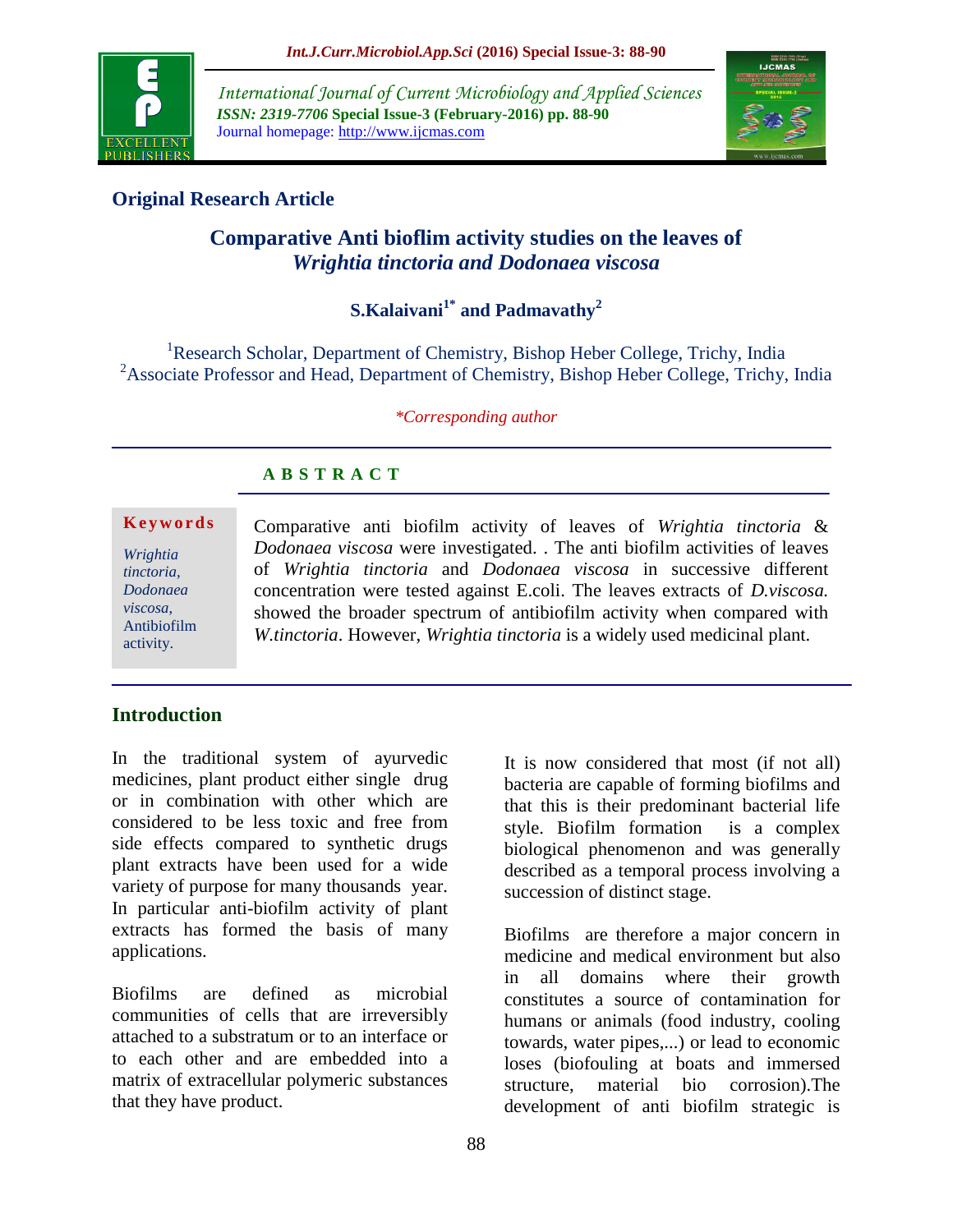therefore of major interest and currently constitutes an important field of investigation, in which environmentally friendly anti-biofilm molecules or organisms are highly valuable.

*Wrightia tinctoria* and *Dodonaea viscosa* are belongs to the families Apocynacae and Sapindacae respectively. They are distributed in all districts of deciduous forest of India. *W.tinctoria* commonly called as veppalaii while D.viscosa is known as virali (in Tamil). These species have been important in the traditional healing. However, the former one is widely recognized medicinal plant. The leaves of *W.tinctoria* is considered for antidiarrhoeal, antitumor, analgesic, anti-inflammatory. It is also used in treatment for jaundice, toothache and skin diseases whereas, preparation of the leaf made from *Dodonaea viscosa* is found useful in anti-diabetic, antiulcer, menstrual and renal complaints. This work however, is designed to evaluate the comparative study of anti-bioflim activity of leaves of both species on selected microorganism.

## **Materials and Methods**

## **Collection of Plant Materials**

The fresh leaves of *W.tinctoria* and *D.viscosa* was collected in the month of January (2014) from TORANMAL region of pudukkottai (district) and the plants material was taxonomically identified at Department of Herbarium, St.Joseph College of Art and Science, Trichirappalli.

### **Preparation of Extract**

The leaves was shade dried at room temperature for 15 days and then the plant material was pulverized into fine powder using a grinder (mixer). About 20 gm of powdered materials was extracted by cold

percolation method at 24 hrs using ethanol sequentially. The extracts were filtered using whatman 40 filter paper and concentrated. The extracts were put in airtight contains and stored in refrigerator which was subjected to following analysis. The extracts of leaves of both species were used for the study of antibiofilm activity

### **Screening for Anti-Biofilm Properties**

The sample was dissolved in water at different concentrations (20, 50 & 100 mg/ml) in sterile screw capvial shaken well to obtain complete homogeneous mixture and were used for biofilm inhibition assay. Biofilm inhibition was carried out in modified spectrophotometric assay. 100 ml of E.Coli cell suspension was prepared and added into tube and different concentration of sample  $(20, 50, \& 100 \text{ mg/ml})$  was added and the plates were at incubated  $37^{\circ}$ C for 3 days. After the incubation, the liquid suspension removed and 100 ml of 1% w/v aqueous solution of crystal violet was added following staining at room temperature for 30 minutes, the dye was removed and the tubes was washed throughly and 95% ethanol was added incubated for 15 minutes. The reaction mixture was read spectrophotometrically at 570 nm of biofilm formation was calculated by using the following formulae.

% inhibition =  $OD$  control -  $OD$  treated) / OD control x 100

### **Results and Discussion**

The leaves extract of *W.tinctoria* and *D.viscosa* was conducted for the antibiofilm activity of E.coli (Table). The control with biomass100μg/ml of E.Coli,the leaves extract of *Dodonaea viscosa* assayed showed 76.6 the leaves extract of *Wrightia tinctoria* showed 62.1.